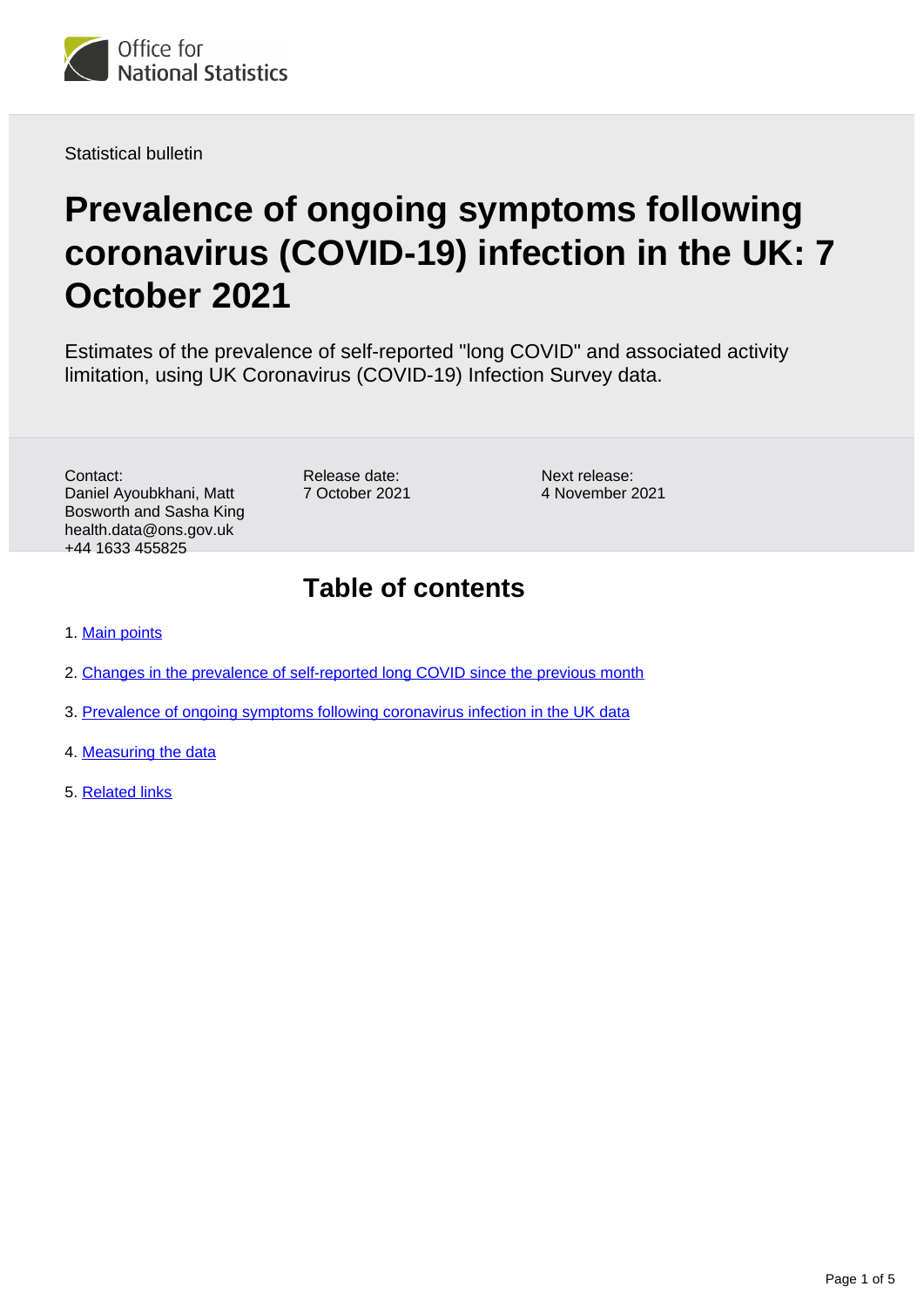# <span id="page-1-0"></span>**1 . Main points**

- An estimated 1.1 million people living in private households in the UK (1.7% of the population) were experiencing self-reported "long COVID" (symptoms persisting for more than four weeks after the first suspected coronavirus (COVID-19) infection that were not explained by something else) as of 5 September 2021; this is up from 970,000 (1.5%) as of 1 August 2021, reflecting increased COVID-19 infection rates in July 2021.
- The estimates presented in this analysis relate to self-reported long COVID, as experienced by study participants who responded to a representative survey, rather than clinically diagnosed ongoing symptomatic COVID-19 or post-COVID-19 syndrome in the full population.
- Of people with self-reported long COVID, 831,000 (77%) first had (or suspected they had) COVID-19 at least 12 weeks previously, and 405,000 (37%) first had (or suspected they had) COVID-19 at least one year previously.
- Symptoms adversely affected the day-to-day activities of 706,000 people (65% of those with self-reported long COVID), with 211,000 (19%) reporting that their ability to undertake their day-to-day activities had been "limited a lot".
- Fatigue was the most common symptom reported as part of individuals' experience of long COVID (56% of those with self-reported long COVID), followed by shortness of breath (40%), loss of smell (32%), and difficulty concentrating (31%).
- As a proportion of the UK population, prevalence of self-reported long COVID was greatest in people aged 35 to 69 years, females, people living in more deprived areas, those working in health or social care, and those with another activity-limiting health condition or disability; compared with the previous month, prevalence of self-reported long COVID was notably higher among young adults aged 17 to 24 years and people working in the hospitality sector.

If you are worried about new or ongoing symptoms four or more weeks after having COVID-19, there are resources available to help: see the [NHS webpage on the long-term effects of coronavirus](https://www.nhs.uk/conditions/coronavirus-covid-19/long-term-effects-of-coronavirus-long-covid/) and the [NHS Your](https://www.yourcovidrecovery.nhs.uk/)  [COVID Recovery](https://www.yourcovidrecovery.nhs.uk/) website, which can help you to understand what has happened and what you might expect as part of your recovery. The time it takes to recover from COVID-19 is different for everyone, and the length of your recovery is not necessarily related to the severity of your initial illness or whether you were in hospital.

This is analysis of new, recently collected data, and our understanding of it and its quality will improve over time. Long COVID is an emerging phenomenon that is not yet fully understood. The estimates presented in this release are [experimental statistics,](https://www.ons.gov.uk/methodology/methodologytopicsandstatisticalconcepts/guidetoexperimentalstatistics) which are series of statistics that are in the testing phase and not yet fully developed.

## <span id="page-1-1"></span>**2 . Changes in the prevalence of self-reported long COVID since the previous month**

An estimated 1.1 million people living in private households were experiencing self-reported long COVID (symptoms persisting for more than four weeks after the first suspected coronavirus (COVID-19) infection that were not explained by something else) in the four-week period 8 August to 5 September 2021. This is an increase from 970,000 in the four weeks to 1 August 2021, the largest monthly increase since estimates of selfreported long COVID prevalence were first published in April 2021.

There has been a notable increase in the number of people with self-reported long COVID who were first infected (or suspected they were infected) less than eight weeks previously, from 50,000 (5.2% of those with self-reported long COVID) at 1 August 2021 to 132,000 (12.2%) at 5 September 2021 (Figure 1). These new cases of selfreported long COVID follow a period of increased incidence of COVID-19 infections in the UK during July 2021 (see the datasets accompanying the [latest COVID-19 Infection Survey statistical bulletin](https://www.ons.gov.uk/peoplepopulationandcommunity/healthandsocialcare/conditionsanddiseases/bulletins/coronaviruscovid19infectionsurveypilot/latest) for estimated incidence rates).

From this analysis, it is not possible to determine whether changes in prevalence estimates between time periods are [statistically significant.](https://www.ons.gov.uk/methodology/methodologytopicsandstatisticalconcepts/uncertaintyandhowwemeasureit#statistical-significance)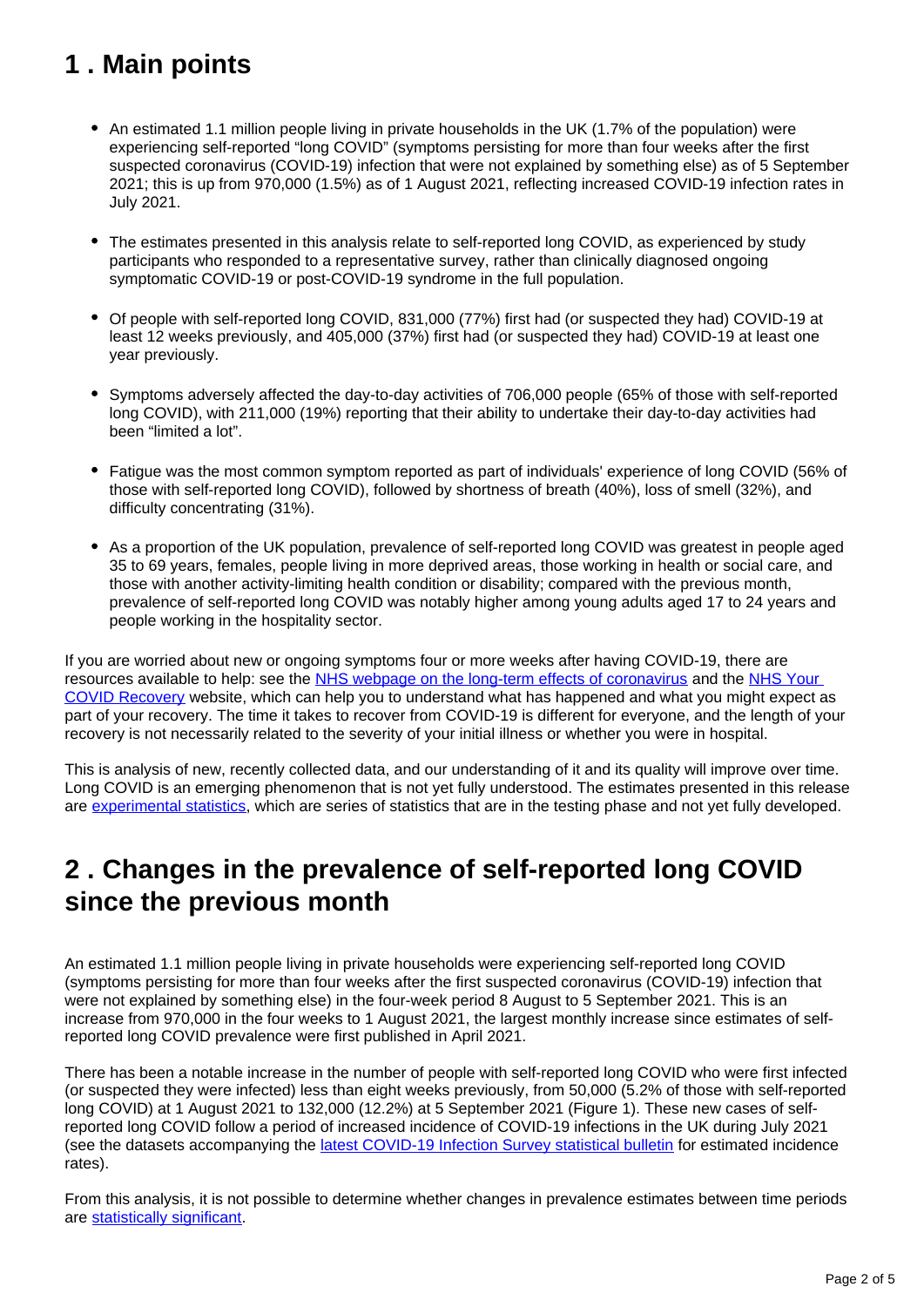### **Figure 1: The biggest monthly increase in the prevalence of self-reported long COVID was among people who were infected (or suspected they were infected) less than eight weeks previously**

**Estimated number of people living in private households with self-reported long COVID, stratified by duration, UK: fourweek periods ending 1 August 2021 and 5 September 2021**

**Notes:**

1. Error bars are 95% confidence intervals.

#### **Download this chart**

#### [.xlsx](https://www.ons.gov.uk/visualisations/dvc1599/fig1/datadownload.xlsx)

The prevalence of self-reported long COVID remained highest among adults aged 35 to 69 years (2.3% of the population) over the four weeks to 5 September 2021 (Figure 2). Prevalence was higher for all age groups (except those aged 70 years and over) at 5 September 2021 compared with 1 August 2021. The largest monthly increase in prevalence was among young adults aged 17 to 24 years, from 1.2% of the population at 1 August 2021 to 1.9% at 5 September 2021, reflecting [increased rates of COVID-19 positivity in this age group in July](https://www.ons.gov.uk/peoplepopulationandcommunity/healthandsocialcare/conditionsanddiseases/bulletins/coronaviruscovid19infectionsurveypilot/13august2021#age-analysis-of-the-number-of-people-who-had-covid-19)  [2021](https://www.ons.gov.uk/peoplepopulationandcommunity/healthandsocialcare/conditionsanddiseases/bulletins/coronaviruscovid19infectionsurveypilot/13august2021#age-analysis-of-the-number-of-people-who-had-covid-19).

### **Figure 2: People aged 17 to 24 years experienced the biggest monthly increase in the prevalence of self-reported long COVID**

**Estimated percentage of people living in private households with self-reported long COVID of any duration, stratified by age group, UK: four-week periods ending 1 August 2021 and 5 September 2021**

**Notes:**

1. Error bars are 95% confidence intervals.

#### **Download this chart**

#### [.xlsx](https://www.ons.gov.uk/visualisations/dvc1599/fig2/datadownload.xlsx)

The prevalence of self-reported long COVID remained highest among people working in health care (3.1% of the population) or social care (2.7%) over the four weeks to 5 September 2021 (Figure 3). These estimates have remained relatively stable since the previous month. Compared with the previous month, the largest increase in prevalence was among people working in hospitality, from 1.6% at 1 August 2021 to 2.6% at 5 September 2021, reflecting an [increased likelihood of testing positive for COVID-19 among people working in hospitality in July](https://www.ons.gov.uk/peoplepopulationandcommunity/healthandsocialcare/conditionsanddiseases/articles/coronaviruscovid19infectionsurveytechnicalarticle/analysisofpopulationsintheukbyriskoftestingpositiveforcovid19september2021#model-2-the-screening-model-populations-by-risk-of-covid-19-in-the-uk)  [2021](https://www.ons.gov.uk/peoplepopulationandcommunity/healthandsocialcare/conditionsanddiseases/articles/coronaviruscovid19infectionsurveytechnicalarticle/analysisofpopulationsintheukbyriskoftestingpositiveforcovid19september2021#model-2-the-screening-model-populations-by-risk-of-covid-19-in-the-uk).

### **Figure 3: People working in the hospitality sector experienced the biggest monthly increase in the prevalence of self-reported long COVID**

**Estimated percentage of people living in private households with self-reported long COVID of any duration, stratified by employment sector, UK: four-week periods ending 1 August 2021 and 5 September 2021**

**Notes:**

1. Error bars are 95% confidence intervals.

#### **Download this chart**

#### [.xlsx](https://www.ons.gov.uk/visualisations/dvc1599/fig3/datadownload.xlsx)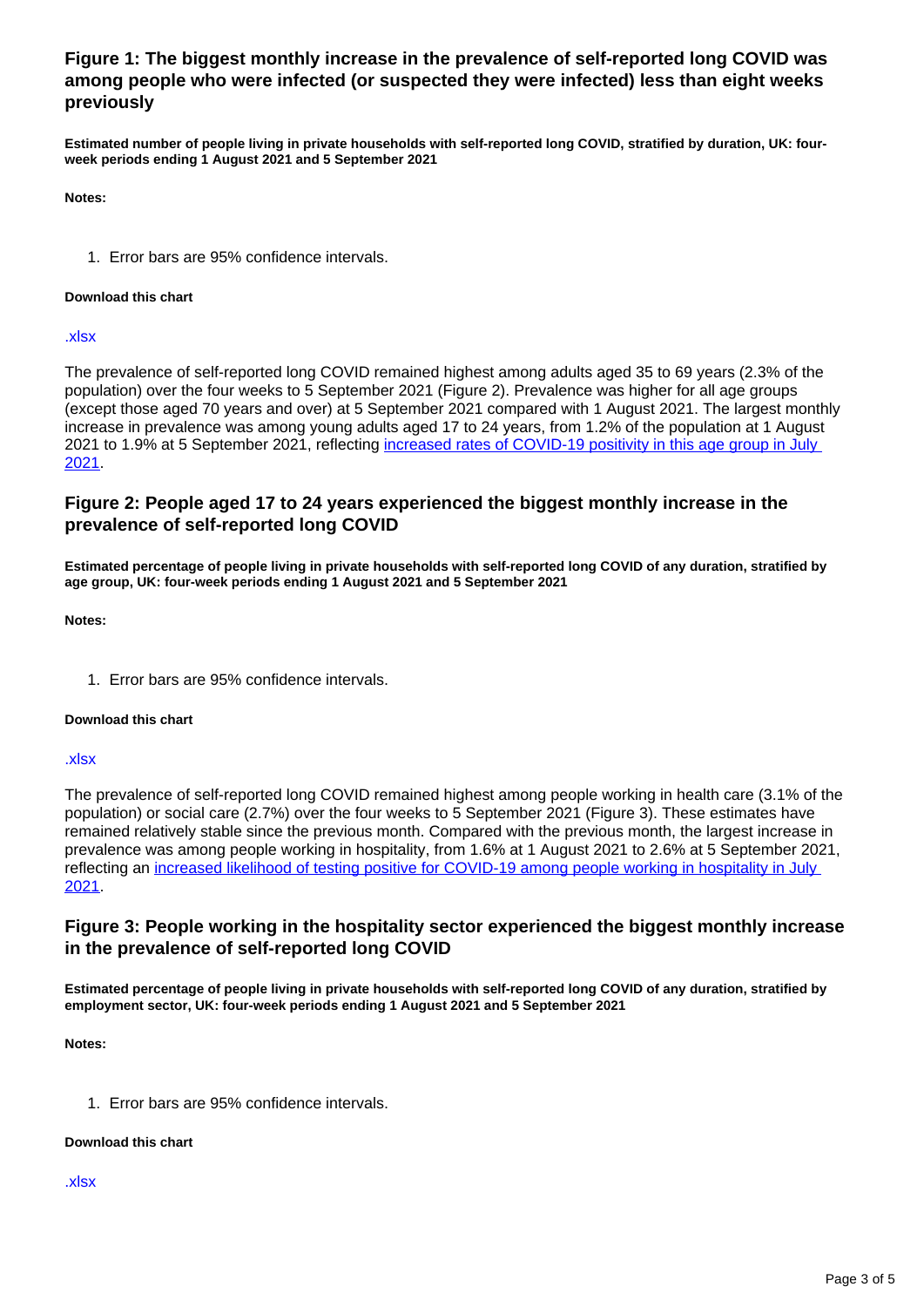## <span id="page-3-0"></span>**3 . Prevalence of ongoing symptoms following coronavirus infection in the UK data**

[Prevalence of ongoing symptoms following coronavirus \(COVID-19\) infection in the UK](https://www.ons.gov.uk/peoplepopulationandcommunity/healthandsocialcare/conditionsanddiseases/datasets/alldatarelatingtoprevalenceofongoingsymptomsfollowingcoronaviruscovid19infectionintheuk) Dataset | Published 7 October 2021

Estimates of the prevalence and characteristics of people with self-reported "long COVID", and associated activity limitation, using UK Coronavirus (COVID-19) Infection Survey data.

# <span id="page-3-1"></span>**4 . Measuring the data**

This analysis was based on 297,743 responses to the [Coronavirus \(COVID-19\) Infection Survey](https://www.ons.gov.uk/peoplepopulationandcommunity/healthandsocialcare/conditionsanddiseases/methodologies/covid19infectionsurveypilotmethodsandfurtherinformation) (CIS) collected over the four-week period ending 5 September 2021, weighted to represent people aged two years and over living in private households in the UK. Self-reported long COVID was defined as symptoms persisting for more than four weeks after the first suspected coronavirus infection that were not explained by something else. Parents and carers answered survey questions on behalf of children aged under 12 years.

Date of first (suspected) COVID-19 infection was taken to be the earliest of: date of first positive test for COVID-19 during study follow-up; date of first self-reported positive test for COVID-19 outside of study follow-up; date of first suspected coronavirus infection, as reported by the participant. Those with an unknown date of first (suspected) COVID-19 infection are in the estimates for "any duration" but not in duration specific estimates.

The definition of self-reported long COVID in this release is consistent with that used for "Approach 3" in our recently published [technical article](https://www.ons.gov.uk/peoplepopulationandcommunity/healthandsocialcare/conditionsanddiseases/articles/technicalarticleupdatedestimatesoftheprevalenceofpostacutesymptomsamongpeoplewithcoronaviruscovid19intheuk/26april2020to1august2021) on the prevalence of post-acute symptoms 4 or 12 weeks after COVID-19 infection. The estimates in this release are expressed out of everyone in the population; in contrast, the denominator for the estimates in our technical article is the number of infected people in the study sample. A further difference is that this analysis is based on confirmed and suspected COVID-19 infections, whereas the estimates in the technical article include only laboratory-confirmed cases.

The focus of this analysis is the population prevalence of self-reported long COVID. For data on the impact of long COVID, see results from the [Opinions and Lifestyle Survey](https://www.ons.gov.uk/peoplepopulationandcommunity/healthandsocialcare/conditionsanddiseases/articles/coronavirusandthesocialimpactsoflongcovidonpeopleslivesingreatbritain/7aprilto13june2021) and the [Schools Infection Survey](https://www.ons.gov.uk/peoplepopulationandcommunity/healthandsocialcare/conditionsanddiseases/bulletins/covid19schoolsinfectionsurveyenglandprevalenceofongoingsymptomsfollowingcoronaviruscovid19infectioninschoolpupilsandstaff/july2021).

The strengths and limitations of this analysis are described in a [previous release.](https://www.ons.gov.uk/peoplepopulationandcommunity/healthandsocialcare/conditionsanddiseases/bulletins/prevalenceofongoingsymptomsfollowingcoronaviruscovid19infectionintheuk/4june2021#strengths-and-limitations) The survey questions relating to self-reported long COVID can be found in Section D of the [CIS questionnaire \(PDF, 494KB\).](https://www.ndm.ox.ac.uk/files/coronavirus/covid-19-infection-survey/crf5participantfollowupvisitv10-020210518.pdf) See Tables 2a to 2f of the technical datasets accompanying the [latest Coronavirus \(COVID-19\) Infection Survey statistical bulletin](https://www.ons.gov.uk/peoplepopulationandcommunity/healthandsocialcare/conditionsanddiseases/bulletins/coronaviruscovid19infectionsurveypilot/latest) for survey response rates.